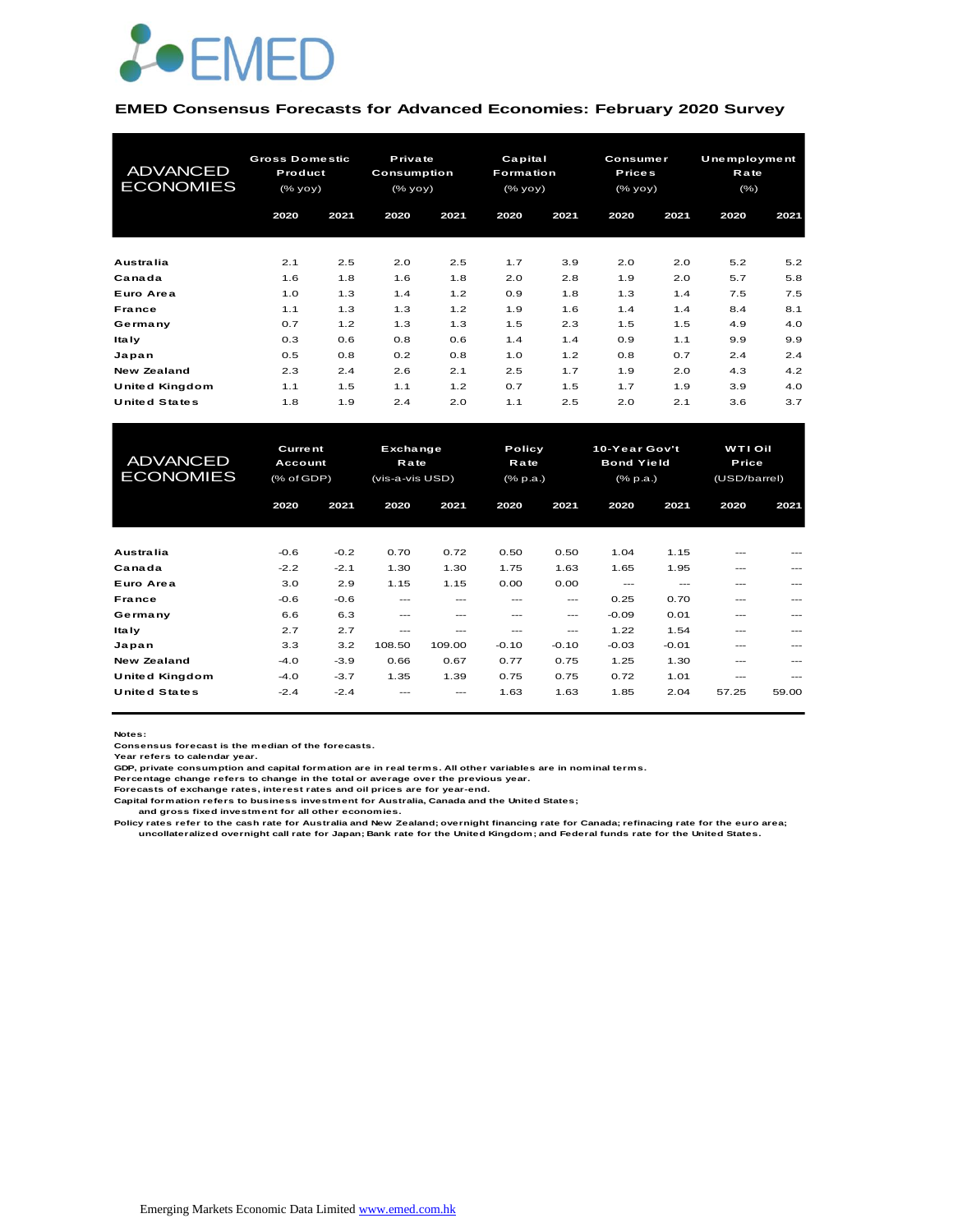

#### **EMED Consensus Forecasts for Emerging Markets: February 2020 Survey**

| <b>EMERGING</b><br><b>MARKETS</b> | <b>Gross Domestic</b><br>Product<br>(% yoy) |      | <b>Private</b><br>Consumption<br>(% yoy) |      | <b>Fixed</b><br>Investment<br>(% yoy) |      | Consumer<br><b>Prices</b><br>(% yoy) |      | Unemployment<br>Rate<br>$(\% )$ |                                     |
|-----------------------------------|---------------------------------------------|------|------------------------------------------|------|---------------------------------------|------|--------------------------------------|------|---------------------------------|-------------------------------------|
|                                   | 2020                                        | 2021 | 2020                                     | 2021 | 2020                                  | 2021 | 2020                                 | 2021 | 2020                            | 2021                                |
|                                   |                                             |      |                                          |      |                                       |      |                                      |      |                                 |                                     |
| Argentina                         | $-1.2$                                      | 1.4  | $-1.1$                                   | 1.4  | $-3.1$                                | 3.4  | 43.9                                 | 30.5 | 10.5                            | 10.5                                |
| <b>Brazil</b>                     | 2.0                                         | 2.3  | 3.0                                      | 2.1  | 5.8                                   | 5.3  | 3.7                                  | 3.8  | 11.5                            | 11.1                                |
| Chile                             | 1.5                                         | 2.8  | 2.1                                      | 2.5  | 3.6                                   | 3.4  | 2.6                                  | 2.9  | 7.5                             | 7.0                                 |
| China                             | 5.8                                         | 5.7  | 7.2                                      | 7.5  | 5.0                                   | 4.8  | 3.0                                  | 2.2  | 4.0                             | 3.9                                 |
| Colombia                          | 3.0                                         | 3.3  | 3.6                                      | 3.6  | 2.5                                   | 3.5  | 3.4                                  | 3.4  | 10.5                            | 10.0                                |
| <b>Czech Republic</b>             | 2.1                                         | 2.5  | 2.8                                      | 2.7  | 3.0                                   | 2.8  | 2.4                                  | 2.0  | 2.2                             | 2.3                                 |
| <b>Hong Kong</b>                  | 0.0                                         | 1.9  | $-1.4$                                   | 2.8  | $-0.7$                                | 5.0  | 2.3                                  | 2.0  | 3.6                             | 3.5                                 |
| Hungary                           | 3.2                                         | 2.6  | 3.1                                      | 2.4  | 4.1                                   | 0.2  | 3.4                                  | 3.4  | 3.5                             | 3.5                                 |
| India                             | 6.2                                         | 6.5  | 6.6                                      | 6.7  | 3.5                                   | 6.0  | 4.4                                  | 4.1  | $\frac{1}{2}$                   | $\hspace{0.05cm}---\hspace{0.05cm}$ |
| Indonesia                         | 5.0                                         | 5.0  | 5.0                                      | 5.1  | 4.8                                   | 5.1  | 3.5                                  | 3.5  | 5.2                             | 5.2                                 |
| Malaysia                          | 4.3                                         | 4.5  | 5.5                                      | 5.3  | 3.9                                   | 4.1  | 1.9                                  | 2.0  | 3.5                             | 3.3                                 |
| <b>Mexico</b>                     | 1.1                                         | 1.8  | 1.6                                      | 1.9  | $-1.6$                                | 1.7  | 3.5                                  | 3.2  | 3.8                             | 4.1                                 |
| <b>Philippines</b>                | 6.2                                         | 6.3  | 5.5                                      | 6.0  | 6.1                                   | 6.0  | 2.9                                  | 3.2  | 5.2                             | 5.2                                 |
| Poland                            | 3.3                                         | 3.3  | 3.2                                      | 3.5  | 1.8                                   | 3.7  | 2.5                                  | 2.6  | 3.3                             | 3.3                                 |
| Russia                            | 1.7                                         | 1.8  | 2.0                                      | 1.3  | 3.0                                   | 3.6  | 3.5                                  | 3.8  | 4.5                             | 4.3                                 |
| Singapore                         | 1.5                                         | 2.0  | 0.9                                      | 1.7  | 0.8                                   | 1.3  | 1.2                                  | 1.1  | 2.4                             | 2.3                                 |
| South Korea                       | 2.1                                         | 2.3  | 1.8                                      | 2.0  | 1.8                                   | 2.5  | 1.2                                  | 1.5  | 3.7                             | 3.8                                 |
| <b>Taiwan</b>                     | 2.3                                         | 2.4  | 2.0                                      | 2.2  | 2.9                                   | 2.7  | 0.9                                  | 1.5  | 3.8                             | 3.8                                 |
| <b>Thailand</b>                   | 2.7                                         | 3.2  | 2.7                                      | 2.5  | 3.4                                   | 3.8  | 1.0                                  | 1.4  | 1.1                             | 0.9                                 |
| Turkey                            | 2.9                                         | 3.0  | 3.5                                      | 2.8  | 4.5                                   | 5.3  | 10.9                                 | 9.5  | 13.6                            | 12.6                                |

|                       | <b>Money</b>             |                        | <b>Merchandise</b> |               | <b>Merchandise</b>                  |               | Current        |        |                                                                                                                                                                    |       |
|-----------------------|--------------------------|------------------------|--------------------|---------------|-------------------------------------|---------------|----------------|--------|--------------------------------------------------------------------------------------------------------------------------------------------------------------------|-------|
| <b>EMERGING</b>       | Supply M2                |                        | <b>Exports</b>     |               | <b>Imports</b>                      |               | <b>Account</b> |        | <b>Exchange</b><br>Rate<br>(vis-a-vis USD)<br>2020<br>2021<br>74.50<br>4.18<br>758<br>6.95<br>3350<br>22.0<br>7.80<br>280<br>71.8<br>13710<br>4.20<br>19.3<br>52.0 |       |
| <b>MARKETS</b>        |                          | (% yoy)                |                    | $(%$ (% yoy)  | (% yoy)                             |               | (% of GDP)     |        |                                                                                                                                                                    |       |
|                       | 2020                     | 2021                   | 2020               | 2021          | 2020                                | 2021          | 2020           | 2021   |                                                                                                                                                                    |       |
|                       |                          |                        |                    |               |                                     |               |                |        |                                                                                                                                                                    |       |
|                       |                          |                        |                    |               |                                     |               |                |        |                                                                                                                                                                    |       |
| Argentina             | 37.6                     | 35.7                   | 2.1                | 4.3           | $-3.0$                              | 2.9           | $-0.7$         | $-0.5$ |                                                                                                                                                                    | 85.59 |
| <b>Brazil</b>         | 8.4                      | 8.5                    | 2.1                | 4.7           | 6.2                                 | 5.8           | $-2.5$         | $-2.7$ |                                                                                                                                                                    | 4.20  |
| Chile                 | 5.8                      | 8.0                    | 1.2                | 2.7           | $-1.0$                              | 3.8           | $-2.9$         | $-3.0$ |                                                                                                                                                                    | 735   |
| China                 | 8.5                      | 8.4                    | 1.3                | 3.0           | 1.9                                 | 3.7           | 0.6            | 0.5    |                                                                                                                                                                    | 7.04  |
| Colombia              | 11.7                     | 11.2                   | 1.5                | 3.1           | 3.4                                 | 3.9           | $-4.3$         | $-4.2$ |                                                                                                                                                                    | 3350  |
| <b>Czech Republic</b> | $\hspace{0.05cm} \ldots$ | $\cdots$               | 2.4                | 4.9           | 2.6                                 | 5.1           | 0.5            | 0.5    |                                                                                                                                                                    | 21.9  |
| <b>Hong Kong</b>      | 1.6                      | 3.0                    | 2.8                | 3.2           | 3.1                                 | 3.6           | 3.8            | 3.9    |                                                                                                                                                                    | 7.80  |
| Hungary               | $---$                    | ---                    | 1.7                | 1.2           | 1.5                                 | 1.6           | $-0.4$         | $-0.4$ |                                                                                                                                                                    | 281   |
| India                 | ---                      | $---$                  | 0.8                | 3.0           | $-2.9$                              | 1.9           | $-2.1$         | $-2.0$ |                                                                                                                                                                    | 71.0  |
| Indonesia             | $---$                    | $---$                  | 2.6                | 6.3           | 1.2                                 | 3.4           | $-2.6$         | $-2.3$ |                                                                                                                                                                    | 13790 |
| Malaysia              | $---$                    | ---                    | $\frac{1}{2}$      | $\frac{1}{2}$ | $\frac{1}{2}$                       | $\frac{1}{2}$ | 2.9            | 2.5    |                                                                                                                                                                    | 4.15  |
| <b>Mexico</b>         | 6.5                      | 5.0                    | 2.8                | 3.0           | 4.6                                 | 3.5           | $-1.1$         | $-0.9$ |                                                                                                                                                                    | 19.6  |
| <b>Philippines</b>    | $\cdots$                 | $\qquad \qquad \cdots$ | 7.2                | 7.2           | 12.3                                | 8.1           | $-2.3$         | $-2.2$ |                                                                                                                                                                    | 53.3  |
| <b>Poland</b>         | $\hspace{0.05cm} \ldots$ | ---                    | 5.7                | 5.6           | 2.9                                 | 6.7           | $-0.4$         | $-0.4$ | 3.65                                                                                                                                                               | 3.78  |
| Russia                | 8.0                      | 10.0                   | 1.4                | 2.0           | 2.1                                 | 2.7           | 4.3            | 4.3    | 62.5                                                                                                                                                               | 61.1  |
| <b>Singapore</b>      | $---$                    | $---$                  | $\cdots$           | $\cdots$      | $\hspace{0.05cm}---\hspace{0.05cm}$ | ---           | 17.5           | 17.0   | 1.38                                                                                                                                                               | 1.35  |
| South Korea           | 6.8                      | 6.7                    | 2.4                | 2.9           | 2.0                                 | 3.5           | 3.6            | 4.0    | 1169                                                                                                                                                               | 1141  |
| Taiwan                | 3.7                      | 3.5                    | 2.6                | 3.3           | 3.1                                 | 3.5           | 11.7           | 10.8   | 30.3                                                                                                                                                               | 30.1  |
| <b>Thailand</b>       | 4.0                      | 5.0                    | $-0.8$             | 2.5           | 0.0                                 | 4.1           | 7.0            | 7.0    | 30.3                                                                                                                                                               | 29.7  |
| Turkey                | 18.0                     | 18.0                   | 5.4                | 6.7           | 8.4                                 | 9.1           | $-1.2$         | $-2.2$ | 6.20                                                                                                                                                               | 6.16  |
|                       |                          |                        |                    |               |                                     |               |                |        |                                                                                                                                                                    |       |

**Notes:** 

**Consensus forecast is the median of the forecasts.**

**Year refers to calendar year except for India for which fiscal year (April to March) is used.**

**GDP, private consumption and fixed investment are in real terms. All other variables are in nominal terms.**

**Percentage change refers to change in the total or average over the previous year, except for money supply growth which is** 

 **based on year-end figures.**

**Forecasts of exchange rates and interest rates are for year-end.**

**Forecasts for India are FY19/20 and FY20/21**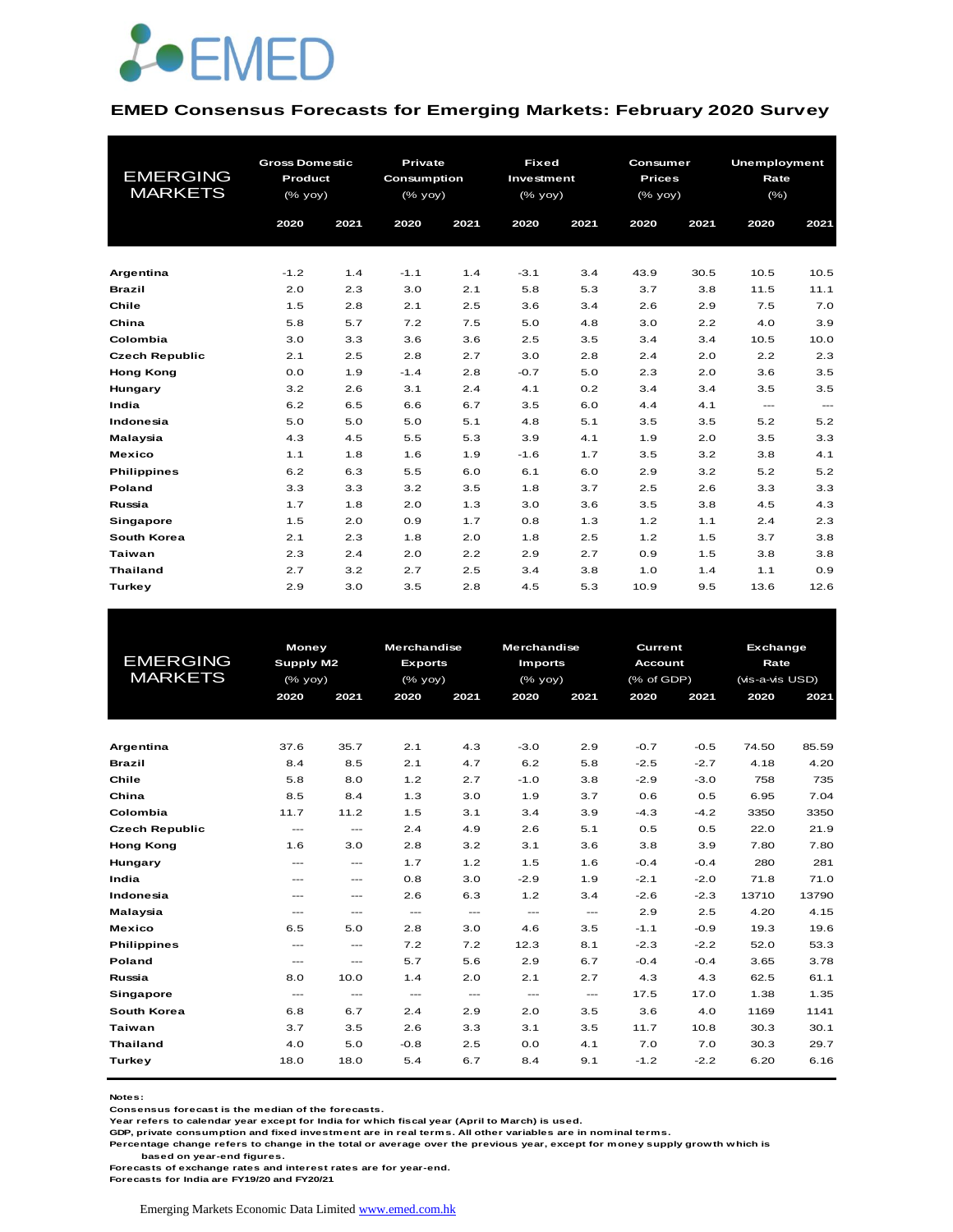## **JOEMED**

#### **EMED Consensus Forecasts for the United States: February 2020 Survey**

| <b>UNITED STATES</b>             | <b>Gross Domestic</b><br>Product<br>(% yoy) |                          | Consumer<br><b>Prices</b><br>(% yoy) |                          | <b>UNITED STATES</b>                        | <b>Gross Domestic</b><br>Product<br>(% yoy) |            | <b>Consumer</b><br><b>Prices</b><br>(% yoy) |                |
|----------------------------------|---------------------------------------------|--------------------------|--------------------------------------|--------------------------|---------------------------------------------|---------------------------------------------|------------|---------------------------------------------|----------------|
|                                  | 2020                                        | 2021                     | 2020                                 | 2021                     |                                             | 2020                                        | 2021       | 2020                                        | 2021           |
|                                  |                                             |                          |                                      |                          |                                             |                                             |            |                                             |                |
| <b>ABN AMRO</b>                  | 1.3                                         | 2.0                      | 1.9                                  | 1.9                      | <b>Moody's Analytics</b>                    | 1.7                                         | 2.0        | 1.8                                         | 2.5            |
| <b>Action Economics</b>          | 2.3                                         | 2.5                      | 2.1                                  | 2.3                      | <b>Mortgage Bankers Association</b>         | 1.2                                         | 1.6        | 2.0                                         | 2.1            |
| <b>AIB Global Treasury</b>       | 2.0                                         | 1.8                      | 2.0                                  | 2.0                      | <b>NAR</b>                                  | 2.4                                         | 1.8        | 2.0                                         | 2.0            |
| <b>Bank Julius Baer</b>          | 1.8                                         | 0.1                      | 2.3                                  | 1.5                      | <b>National Bank of Canada</b>              | 1.9                                         | 2.0        | 2.3                                         | 2.3            |
| <b>BayernLB</b>                  | 1.3                                         | 1.5                      | 2.3                                  | 1.8                      | <b>NIESR</b>                                | 2.0                                         | 2.0        | 1.9                                         | 2.1            |
| <b>BBVA</b>                      | 2.0                                         | $\hspace{0.05cm} \ldots$ | 2.0                                  | ---                      | Nordea                                      | 1.5                                         | ---        | 1.8                                         | $\overline{a}$ |
| <b>Berenberg Capital Markets</b> | 2.1                                         | 2.2                      | 2.3                                  | 2.3                      | <b>Northern Trust</b>                       | 1.8                                         | ---        | 2.0                                         | ---            |
| <b>BMO Capital Markets</b>       | 1.8                                         | 1.7                      | 2.2                                  | 2.1                      | <b>PNC</b>                                  | 1.7                                         | 2.0        | 2.0                                         | 2.0            |
| <b>BNP Paribas</b>               | 1.5                                         | $\overline{\phantom{a}}$ | 2.0                                  | ---                      | Prometeia                                   | 1.5                                         | 1.5        | 2.0                                         | 2.0            |
| <b>Capital Economics</b>         | 2.0                                         | 2.4                      | 1.9                                  | 1.9                      | <b>Raymond James</b>                        | 1.7                                         | ---        | 2.0                                         | ---            |
| <b>CIBC World Markets</b>        | 1.8                                         | 2.1                      | 1.9                                  | 2.2                      | Royal Bank of Canada                        | 1.9                                         | 1.7        | 2.0                                         | 2.1            |
| <b>Comerica Bank</b>             | 1.8                                         | 2.0                      | 2.0                                  | 2.1                      | <b>Schroders</b>                            | 1.8                                         | 1.7        | 2.1                                         | 2.0            |
| Commerzbank                      | 1.8                                         | 1.8                      | 2.3                                  | 2.3                      | Scotia Capital                              | 1.7                                         | 1.8        | 2.2                                         | 2.4            |
| <b>Credit Agricole</b>           | 1.7                                         | $\overline{a}$           | 1.9                                  | $\overline{a}$           | <b>Societe Generale</b>                     | 0.7                                         | 1.9        | 1.9                                         | 1.7            |
| <b>Credit Suisse</b>             | 1.8                                         | 2.0                      | 2.0                                  | 2.1                      | <b>Standard &amp; Poor's</b>                | 1.9                                         | ---        | 2.0                                         | ---            |
| Daiwa Institute of Research      | 2.0                                         | ---                      | 2.0                                  | ---                      | <b>TD Economics</b>                         | 2.0                                         | ---        | 2.2                                         | ---            |
| Danske Bank                      | 1.7<br>2.0                                  | 1.9<br>2.0               | 2.1<br>2.4                           | 2.1<br>2.2               | University of Michigan - RSQE<br><b>UOB</b> | 1.9<br>1.5                                  | 1.7<br>--- | 2.2<br>2.7                                  | 1.9<br>$---$   |
| Deka Bank                        | 1.8                                         | 1.5                      | 1.8                                  | 1.6                      |                                             | 2.0                                         | 2.3        | 2.1                                         | 2.1            |
| Desjardins<br><b>DZ Bank</b>     | 1.9                                         | 1.8                      | 2.0                                  | 2.0                      | <b>Wells Fargo</b>                          |                                             |            |                                             |                |
| <b>Erste Group Bank AG</b>       | 1.9                                         | 2.2                      | 2.1                                  | 2.1                      |                                             |                                             |            |                                             |                |
| <b>Fannie Mae</b>                | 2.1                                         | 2.3                      | 1.7                                  | 1.9                      |                                             |                                             |            |                                             |                |
| <b>First Trust Advisors</b>      | 2.5                                         | 2.3                      | 2.5                                  | 2.5                      | <b>CONSENSUS</b>                            |                                             |            |                                             |                |
| <b>Freddie Mac</b>               | 1.8                                         | $\hspace{0.05cm} \ldots$ | 2.0                                  | $\hspace{0.05cm} \ldots$ | Median                                      | 1.8                                         | 1.8        | 2.0                                         | 2.1            |
| Handelsbanken                    | 1.6                                         | 1.8                      | 1.9                                  | 2.0                      | Mean                                        | 1.8                                         | 1.8        | 2.1                                         | 2.1            |
| Intesa Sanpaolo                  | 1.8                                         | 1.7                      | 2.1                                  | 2.0                      | High                                        | 2.5                                         | 2.4        | 2.7                                         | 2.5            |
| <b>Kiel Institute</b>            | 1.5                                         | 1.7                      | 2.2                                  | 2.2                      | Low                                         | 0.7                                         | 0.1        | 1.7                                         | 1.5            |
| Monte Dei Paschi Di Siena        | 1.3                                         | ---                      | 2.0                                  | ---                      | <b>Standard Deviation</b>                   | 0.3                                         | 0.4        | 0.2                                         | 0.2            |

 *Continues in the next column…*

Emerging Markets Economic Data Limited www.emed.com.hk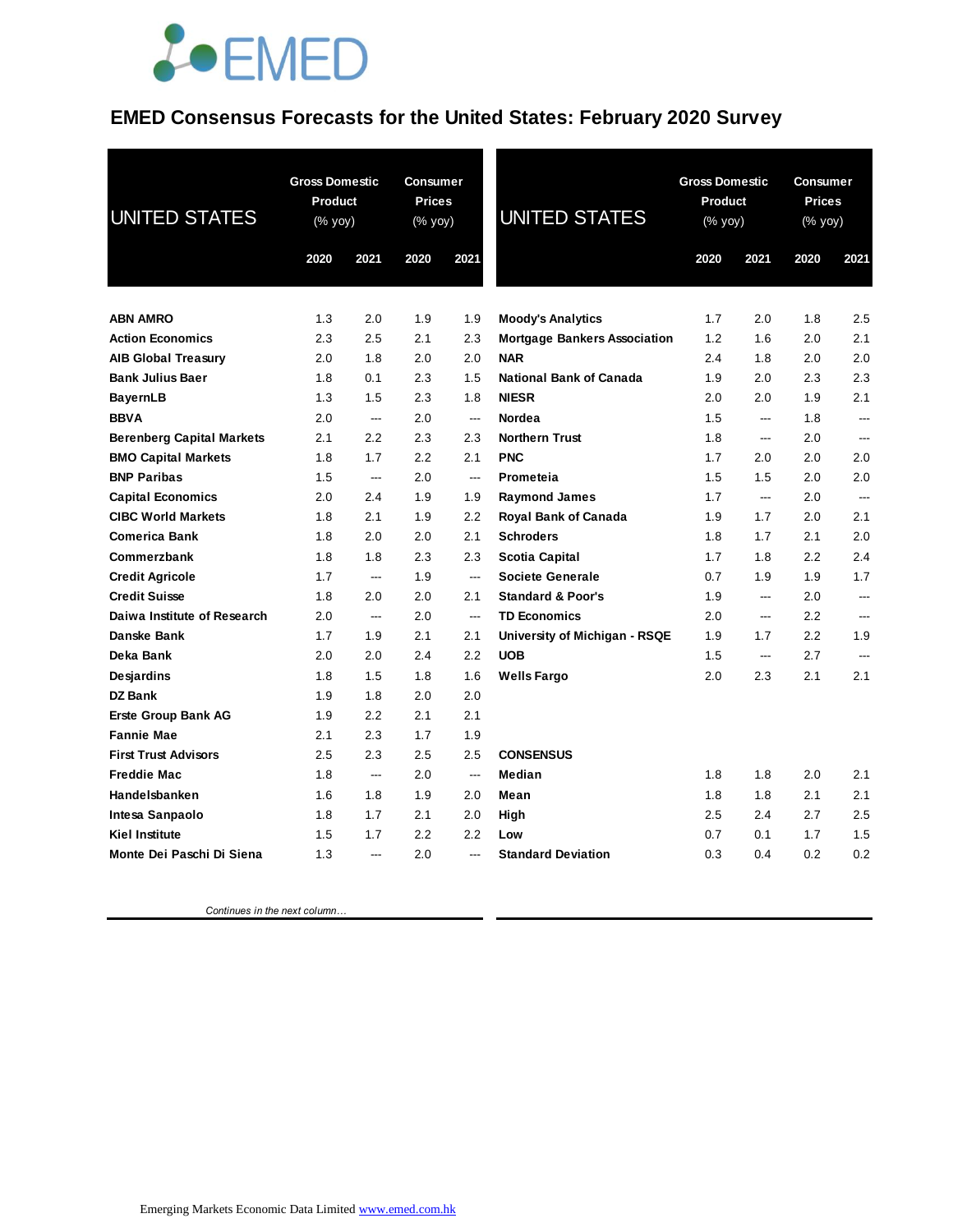## **JOEMED**

### **EMED Consensus Forecasts for the Euro Area: February 2020 Survey**

| <b>EURO AREA</b>                 | <b>Gross Domestic</b><br>Product<br>(% yoy) |        | <b>Consumer</b><br><b>Prices</b><br>(% yoy) |                          | <b>EURO AREA</b>          | <b>Gross Domestic</b><br>Product<br>(% yoy) |                        | <b>Consumer</b><br><b>Prices</b><br>(% yoy) |       |
|----------------------------------|---------------------------------------------|--------|---------------------------------------------|--------------------------|---------------------------|---------------------------------------------|------------------------|---------------------------------------------|-------|
|                                  | 2020                                        | 2021   | 2020                                        | 2021                     |                           | 2020                                        | 2021                   | 2020                                        | 2021  |
| <b>ABN AMRO</b>                  | 0.8                                         | 1.3    | 0.8                                         | 1.0                      | Monte Dei Paschi Di Siena | 1.1                                         | $\qquad \qquad \cdots$ | 1.1                                         | $---$ |
| <b>AIB Global Treasury</b>       | 1.0                                         | 1.3    | 1.3                                         | 1.4                      | <b>Moody's Analytics</b>  | 1.3                                         | 1.5                    | 1.4                                         | 1.8   |
| <b>Bank Julius Baer</b>          | 1.1                                         | $-0.2$ | 1.5                                         | 1.5                      | <b>NIESR</b>              | 1.1                                         | 1.5                    | 1.4                                         | 1.7   |
| <b>BayernLB</b>                  | 0.8                                         | 1.2    | 1.3                                         | 1.4                      | Nordea                    | 0.7                                         | ---                    | 1.2                                         | ---   |
| <b>BBVA</b>                      | 1.2                                         | ---    | 1.4                                         | $\overline{\phantom{a}}$ | <b>Northern Trust</b>     | 1.1                                         | ---                    | 1.1                                         | ---   |
| <b>Berenberg Capital Markets</b> | 0.9                                         | 1.5    | 1.3                                         | 1.5                      | Prometeia                 | 1.1                                         | 1.3                    | 1.2                                         | 1.4   |
| <b>BMO Capital Markets</b>       | 1.0                                         | 1.3    | 1.3                                         | 1.4                      | Royal Bank of Canada      | 0.9                                         | 1.2                    | 1.1                                         | 1.3   |
| <b>BNP Paribas</b>               | 1.1                                         | ---    | 1.4                                         | ---                      | <b>Schroders</b>          | 1.2                                         | 1.4                    | 1.3                                         | 1.5   |
| <b>Capital Economics</b>         | 0.7                                         | 1.0    | 1.6                                         | 1.2                      | <b>Scotia Capital</b>     | 1.1                                         | 1.3                    | 1.3                                         | 1.5   |
| <b>CIBC World Markets</b>        | 0.9                                         | 1.3    | 1.4                                         | 1.7                      | <b>Societe Generale</b>   | 0.9                                         | 0.6                    | 1.2                                         | 1.3   |
| Commerzbank                      | 1.1                                         | 1.0    | 1.3                                         | 0.9                      | <b>TD Economics</b>       | 1.0                                         | ---                    | 1.0                                         | ---   |
| <b>Credit Agricole</b>           | 1.4                                         | ---    | 1.3                                         | ---                      | <b>UOB</b>                | 1.0                                         | $\qquad \qquad \cdots$ | 1.2                                         | ---   |
| <b>Credit Suisse</b>             | 0.9                                         | 1.7    | 1.0                                         | 1.2                      | <b>Wells Fargo</b>        | 1.0                                         | 1.4                    | 1.2                                         | 1.4   |
| Danske Bank                      | 0.8                                         | 1.3    | 1.2                                         | 1.2                      |                           |                                             |                        |                                             |       |
| Deka Bank                        | 0.9                                         | 1.2    | 1.4                                         | 1.5                      |                           |                                             |                        |                                             |       |
| <b>DZ Bank</b>                   | 0.9                                         | 1.2    | 1.4                                         | 1.2                      |                           |                                             |                        |                                             |       |
| Erste Group Bank AG              | 1.2                                         | 1.2    | 1.3                                         | 1.5                      | <b>CONSENSUS</b>          |                                             |                        |                                             |       |
| <b>ETLA</b>                      | 1.0                                         | 1.3    | 1.2                                         | 1.5                      | Median                    | 1.0                                         | 1.3                    | 1.3                                         | 1.4   |
| <b>EUROFER</b>                   | 1.2                                         | ---    | 1.6                                         | ---                      | Mean                      | 1.0                                         | 1.2                    | 1.3                                         | 1.4   |
| Handelsbanken                    | 0.9                                         | 1.1    | 1.2                                         | 1.4                      | High                      | 1.4                                         | 1.7                    | 1.6                                         | 1.8   |
| Intesa Sanpaolo                  | 0.8                                         | 1.3    | 1.3                                         | 1.3                      | Low                       | 0.7                                         | $-0.2$                 | 0.8                                         | 0.9   |
| <b>Kiel Institute</b>            | 1.2                                         | 1.5    | 1.2                                         | 1.3                      | <b>Standard Deviation</b> | 0.2                                         | 0.4                    | 0.2                                         | 0.2   |
|                                  |                                             |        |                                             |                          |                           |                                             |                        |                                             |       |

 *Continues in the next column…*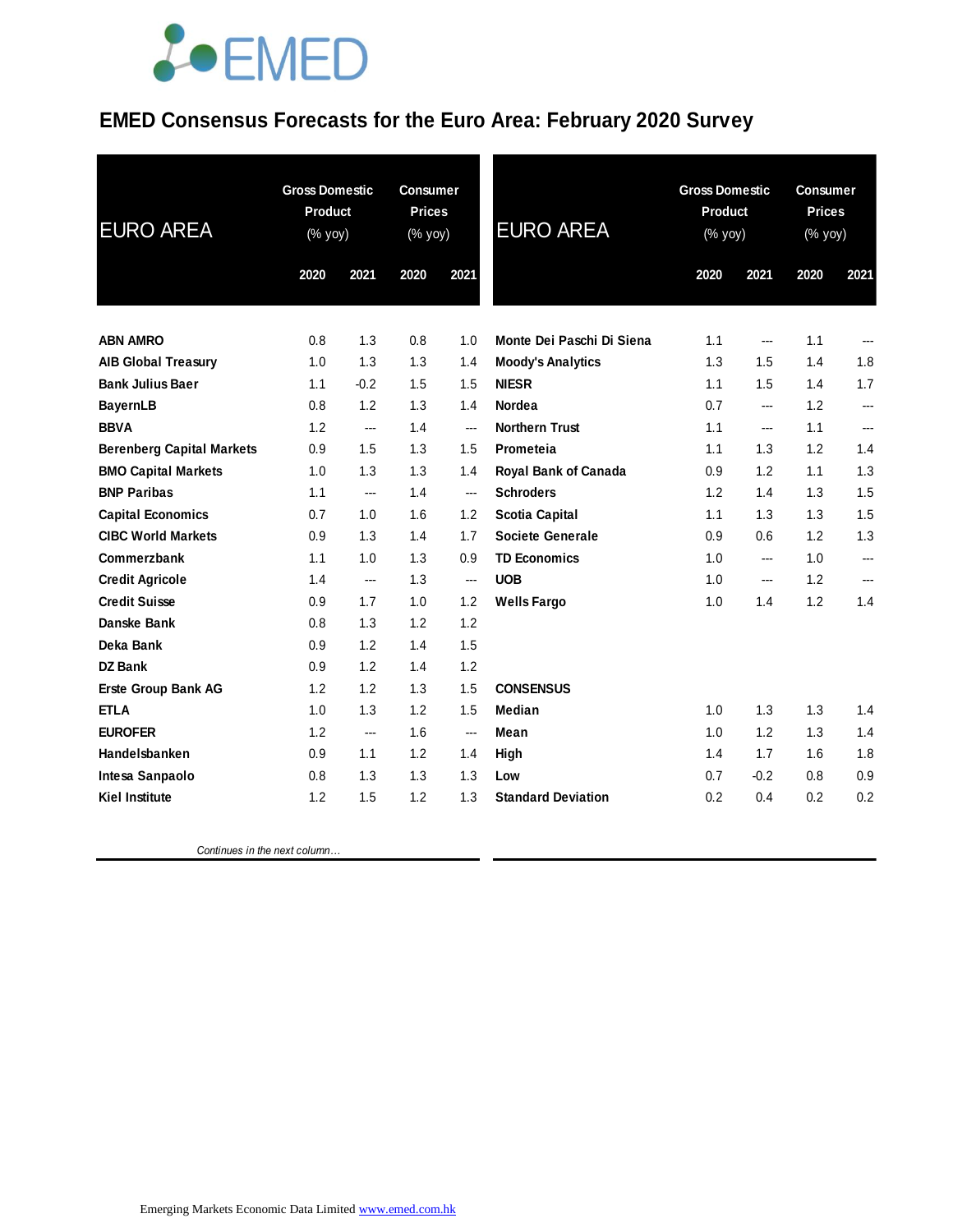# LOEMED

### **EMED Consensus Forecasts for Japan: February 2020 Survey**

| <b>JAPAN</b>                     | <b>Gross Domestic</b><br>Product<br>(% yoy) |      | <b>Consumer</b><br><b>Prices</b><br>$(\%$ yoy) |                | <b>JAPAN</b>              | <b>Gross Domestic</b><br>Product<br>(% yoy) |      | <b>Consumer</b><br><b>Prices</b><br>(% yoy) |      |
|----------------------------------|---------------------------------------------|------|------------------------------------------------|----------------|---------------------------|---------------------------------------------|------|---------------------------------------------|------|
|                                  | 2020                                        | 2021 | 2020                                           | 2021           |                           | 2020                                        | 2021 | 2020                                        | 2021 |
|                                  |                                             |      |                                                |                |                           |                                             |      |                                             |      |
| <b>ABN AMRO</b>                  | 0.4                                         | 1.0  | 1.6                                            | 1.0            | <b>Kiel Institute</b>     | 0.6                                         | 1.1  | 1.4                                         | 0.4  |
| <b>AIB Global Treasury</b>       | 0.9                                         | 0.8  | 0.8                                            | 0.5            | <b>Mizuho Securities</b>  | 0.5                                         | ---  | 0.6                                         | ---  |
| <b>Bank Julius Baer</b>          | 0.5                                         | 0.4  | 0.4                                            | 0.5            | <b>Moody's Analytics</b>  | 0.6                                         | 0.8  | 0.8                                         | 1.0  |
| Bank of Tokyo-Mitsubishi UFJ     | 0.7                                         | ---  | 0.6                                            | ---            | <b>NIESR</b>              | 0.4                                         | 0.5  | 1.8                                         | 1.1  |
| <b>BayernLB</b>                  | 0.3                                         | 0.5  | 0.6                                            | 0.8            | <b>Nordea</b>             | 0.4                                         | ---  | 1.5                                         | ---  |
| <b>BBVA</b>                      | 0.4                                         | ---  | 1.0                                            | ---            | <b>Northern Trust</b>     | 0.9                                         | ---  | 0.4                                         | ---  |
| <b>Berenberg Capital Markets</b> | 0.6                                         | 0.8  | 0.8                                            | 1.3            | Prometeia                 | 0.6                                         | 0.8  | 1.4                                         | 0.6  |
| <b>BMO Capital Markets</b>       | 0.5                                         | 0.9  | 0.4                                            | 0.6            | <b>Schroders</b>          | 0.2                                         | 1.0  | 0.9                                         | 0.6  |
| <b>BNP Paribas</b>               | 0.3                                         | ---  | 1.1                                            | $\overline{a}$ | <b>Scotia Capital</b>     | 0.6                                         | 1.2  | 0.6                                         | 0.8  |
| <b>Capital Economics</b>         | $-0.2$                                      | 0.8  | 0.6                                            | 0.5            | Societe Generale          | 0.9                                         | 1.4  | 0.9                                         | 1.5  |
| <b>CIBC World Markets</b>        | 0.7                                         | 1.0  | 0.7                                            | 1.0            | <b>TD Economics</b>       | 0.6                                         | ---  | 1.3                                         | ---  |
| Commerzbank                      | 0.8                                         | ---  | 0.6                                            | $\overline{a}$ | <b>UOB</b>                | $-0.8$                                      | ---  | 1.2                                         | ---  |
| <b>Credit Agricole</b>           | 0.5                                         | ---  | 1.5                                            | $\overline{a}$ | <b>Wells Fargo</b>        | 0.4                                         | 1.0  | 0.8                                         | 0.7  |
| <b>Credit Suisse</b>             | 0.3                                         | 0.8  | 0.1                                            | 0.2            |                           |                                             |      |                                             |      |
| Daiwa Institute of Research      | 0.3                                         | ---  | 0.4                                            | ---            | <b>CONSENSUS</b>          |                                             |      |                                             |      |
| <b>Danske Bank</b>               | 0.5                                         | 0.5  | 0.7                                            | 0.9            | <b>Median</b>             | 0.5                                         | 0.8  | 0.8                                         | 0.7  |
| Deka Bank                        | 1.1                                         | 1.1  | 1.0                                            | 1.3            | Mean                      | 0.5                                         | 0.9  | 0.8                                         | 0.8  |
| <b>DZ Bank</b>                   | 0.7                                         | 1.0  | 0.9                                            | 0.7            | High                      | 1.1                                         | 1.4  | 1.8                                         | 1.5  |
| Intesa Sanpaolo                  | 0.3                                         | 0.8  | $-0.1$                                         | 0.5            | Low                       | $-0.8$                                      | 0.4  | $-0.1$                                      | 0.2  |
| <b>JCER</b>                      | 0.2                                         | 0.8  | 0.6                                            | 0.6            | <b>Standard Deviation</b> | 0.3                                         | 0.2  | 0.4                                         | 0.3  |

 *Continues in the next column…*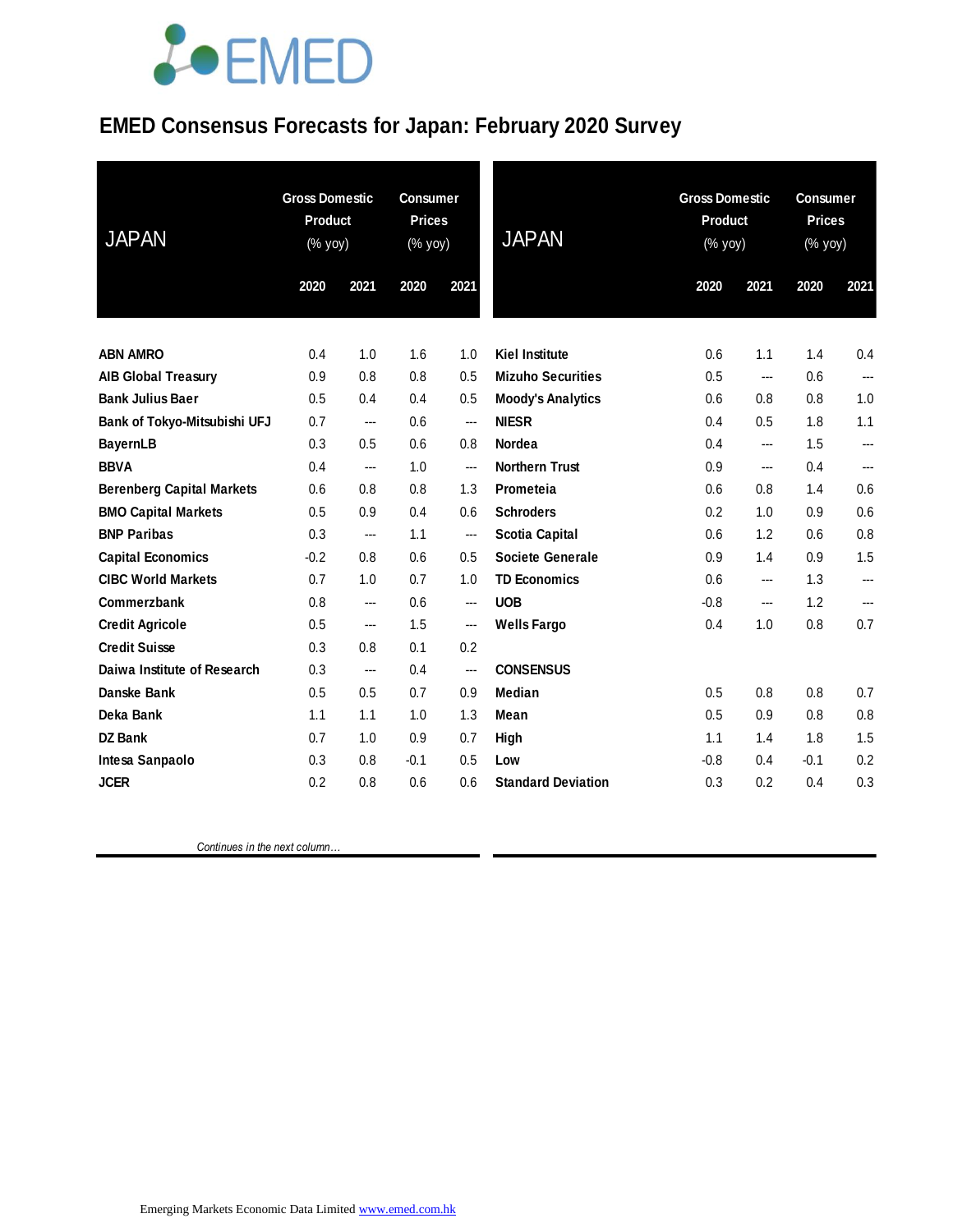# **JOEMED**

### **EMED Consensus Forecasts for China: February 2020 Survey**

| <b>CHINA</b>                     | <b>Gross Domestic</b><br><b>Product</b><br>(% yoy) |      | <b>Consumer</b><br><b>Prices</b><br>(% yoy) |                          | <b>CHINA</b>              | <b>Gross Domestic</b><br><b>Product</b><br>$(\%$ yoy) |                          | <b>Consumer</b><br><b>Prices</b><br>(% yoy) |      |
|----------------------------------|----------------------------------------------------|------|---------------------------------------------|--------------------------|---------------------------|-------------------------------------------------------|--------------------------|---------------------------------------------|------|
|                                  | 2020                                               | 2021 | 2020                                        | 2021                     |                           | 2020                                                  | 2021                     | 2020                                        | 2021 |
| <b>ABN AMRO</b>                  | 5.8                                                | 5.6  | 3.0                                         | 2.0                      | JP Morgan                 | 5.4                                                   | 6.0                      | 4.0                                         | 1.5  |
| <b>Bank Julius Baer</b>          | 5.4                                                | 5.6  | 3.2                                         | 2.8                      | <b>Kiel Institute</b>     | 5.9                                                   | 5.7                      | 3.4                                         | 2.3  |
| <b>Bank of East Asia</b>         | 5.6                                                | 5.7  | 1.9                                         | 1.9                      | <b>Moody's Analytics</b>  | 5.4                                                   | 6.5                      | 3.4                                         | 2.7  |
| <b>BayernLB</b>                  | 5.7                                                | 5.6  | 2.9                                         | 2.6                      | <b>NIESR</b>              | 5.9                                                   | 5.7                      | 3.3                                         | 2.2  |
| <b>BBVA</b>                      | 5.8                                                | ---  | 2.5                                         | ---                      | Nordea                    | 5.9                                                   | ---                      | 2.4                                         | ---  |
| <b>Berenberg Capital Markets</b> | 5.6                                                | 5.8  | 3.7                                         | 2.2                      | <b>Northern Trust</b>     | 5.6                                                   | ---                      | 2.0                                         | ---  |
| <b>BMO Capital Markets</b>       | 5.3                                                | 5.8  | 4.4                                         | 2.1                      | <b>Schroders</b>          | 6.0                                                   | 5.5                      | 3.2                                         | 2.5  |
| <b>BNP Paribas</b>               | 6.0                                                | ---  | 2.5                                         | ---                      | <b>Scotia Capital</b>     | 6.0                                                   | 5.8                      | 2.1                                         | 2.5  |
| <b>Capital Economics</b>         | 5.8                                                | 5.8  | 2.5                                         | 1.5                      | <b>Societe Generale</b>   | 5.9                                                   | 6.0                      | 2.9                                         | 1.2  |
| <b>CEBR</b>                      | 6.1                                                | ---  | 3.5                                         | ---                      | <b>UOB</b>                | 5.9                                                   | $\overline{\phantom{a}}$ | 2.6                                         | ---  |
| Commerzbank                      | 5.4                                                | 5.8  | 2.5                                         | 2.3                      | <b>Wells Fargo</b>        | 5.5                                                   | 6.1                      | 3.2                                         | 2.1  |
| <b>Credit Agricole</b>           | 6.0                                                | ---  | 2.2                                         | $\overline{\phantom{a}}$ |                           |                                                       |                          |                                             |      |
| <b>Credit Suisse</b>             | 5.5                                                | 5.6  | 3.5                                         | 2.8                      | <b>CONSENSUS</b>          |                                                       |                          |                                             |      |
| Daiwa Institute of Research      | 5.8                                                | 5.5  | 3.0                                         | 2.3                      | <b>Median</b>             | 5.8                                                   | 5.8                      | 3.0                                         | 2.2  |
| <b>Danske Bank</b>               | 5.8                                                | 6.0  | 2.2                                         | 2.2                      | Mean                      | 5.7                                                   | 5.8                      | 3.0                                         | 2.2  |
| Deka Bank                        | 5.9                                                | 5.8  | 3.8                                         | 2.7                      | High                      | 6.1                                                   | 6.5                      | 4.4                                         | 2.8  |
| <b>DZ Bank</b>                   | 5.7                                                | 5.8  | 4.0                                         | 2.0                      | Low                       | 5.3                                                   | 5.5                      | 1.9                                         | 1.2  |
| Intesa Sanpaolo                  | 5.8                                                | 5.7  | 3.3                                         | 2.1                      | <b>Standard Deviation</b> | 0.2                                                   | 0.2                      | 0.7                                         | 0.4  |

 *Continues in the next column…*